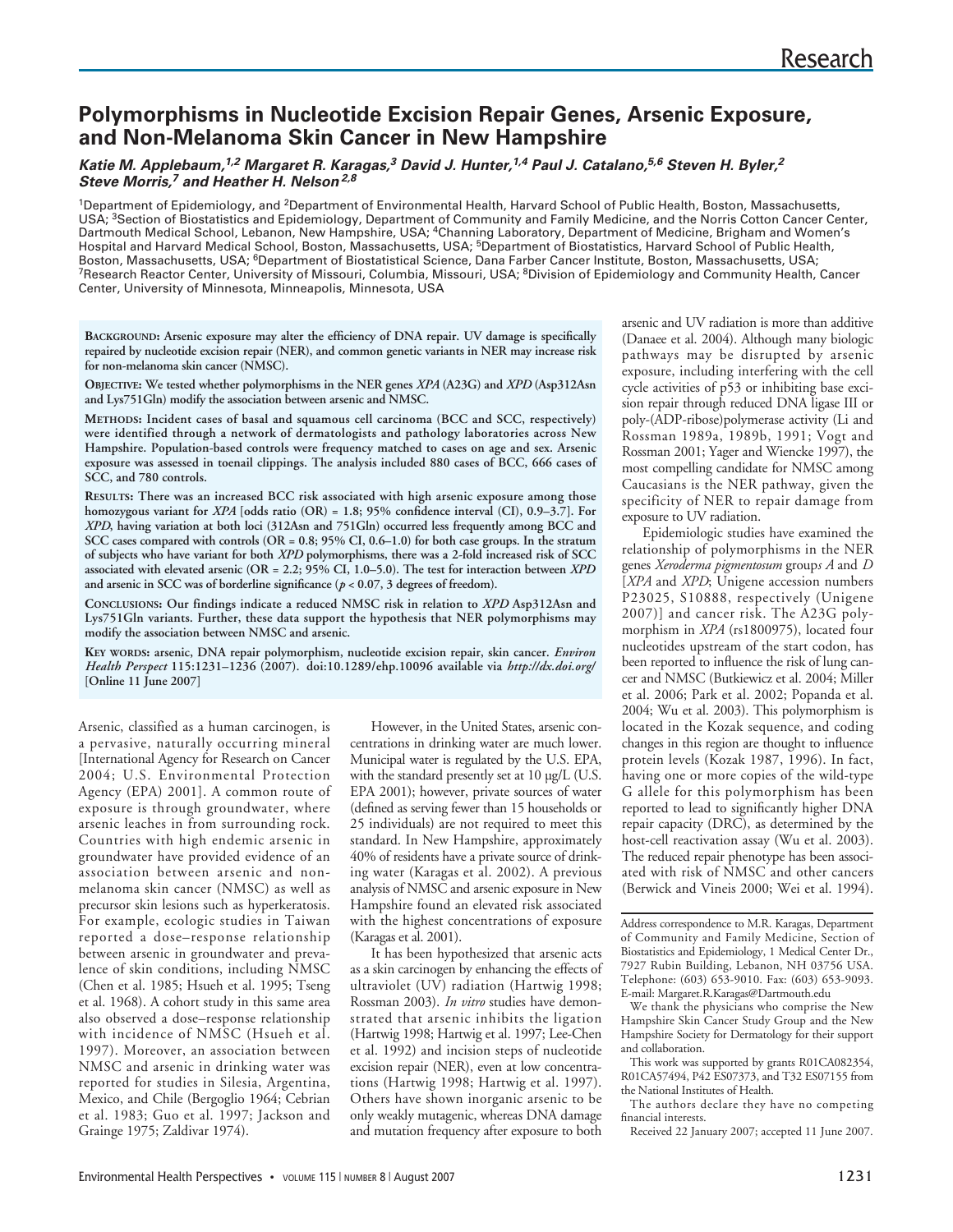We have previously demonstrated that this single polymorphism captures risk information for the *XPA* haplotype in NMSC, and that the A allele is associated with reduced risk of both basal and squamous cell carcinomas (BCC and SCC, respectively) (Miller et al. 2006).

Polymorphisms in *XPD* have also been associated with DRC and NMSC susceptibility, with particular emphasis on two nonsynonymous polymorphisms: Asp312Asn (G→A; rs1799793) polymorphism in exon 10 and Lys751Gln (A→C; rs13181) in exon 23. The wild-type alleles for these polymorphisms were found to have better DRC than the variants as determined by the host-cell reactivation assay (Spitz et al. 2001), although other studies containing fewer subjects did not observe the same relationship between these polymorphisms and DNA repair (Duell et al. 2000; Lunn et al. 2000; Moller et al. 1998). However, when these polymorphisms were examined jointly (i.e., haplotypes), alleles with multiple variants were consistently observed at greater frequency among controls than BCC or SCC cases (Han et al. 2005; Lovatt et al. 2005). However, the evidence was less strong when these polymorphisms were investigated singly (Dybdahl et al. 1999; Festa et al. 2005; Vogel et al. 2001). Results from Denmark have consistently found a nonsynonymous polymorphism at codon 156 to be associated with NMSC (Dybdahl 1999; Lovatt et al. 2005; Vogel et al. 2001, 2005).

The hypothesis that *XPD* polymorphisms interact with arsenic in skin lesions has been tested in Bangladesh, where substantially elevated groundwater levels of arsenic occur. In this previous study (Ahsan et al. 2003), the increased risk of hyperkeratosis associated with arsenic exposure was stronger among those with the Lys/Lys genotype. In the current study we have extended these observations to test whether two polymorphisms in *XPD*, and variation in *XPA*, modify the skin cancer risk associated with arsenic in a U.S. Caucasian population.

# **Materials and Methods**

*Study population.* Cases of primary invasive SCC and BCC were identified through a collaboration with dermatologists and pathologists serving the population of New Hampshire (Karagas et al. 1999). We selected New Hampshire residents between 25 and 74 years of age who were diagnosed with SCC or BCC between 1 July 1993 and 30 June 1995 (series 1) and between 1 July 1997 and 30 March 2000 (series 2). Participants were required to have an identifiable telephone number and speak English to be eligible. We identified all potentially eligible cases of SCC and, for efficiency, randomly selected a sample of BCC cases (stratified on age, sex, and anatomic site to ensure representativeness of the entire BCC group) in ratios of approximately

2:1 in the first series and 1:1 in the second series. Potential controls less than 65 years of age were chosen from the New Hampshire Department of Transportation driver's license files of state residents, and those 65 years and older were identified through the Center for Medicare and Medicaid Services files of New Hampshire residents enrolled in Medicare. Controls were frequency-matched to the combined BCC and SCC case distribution on sex and age (25–35, 36–45, 46–50, 51–59, 60–64, 65–69, 70–74 years). The Committee for the Protection of Human Subjects of Dartmouth College approved the study, and participants provided written informed consent according to the approved protocol. Participants were interviewed, usually in their home, to obtain information on demographic factors (e.g., ethnicity, education), sun exposures (e.g., number of severe sunburns), and UV sensitivity (e.g., tendency to tan or burn). To minimize potential reporting biases, interviewers and participants were blinded to study hypotheses, and interviewers were blinded to case–control status of participants. More detailed information on data collected in the interview is provided elsewhere (Miller et al. 2006).

*Toenail arsenic*. To obtain a biomarker of ingested arsenic, toenail clippings from study participants were obtained. Arsenic was measured using instrumental neutron activation analysis at the University of Missouri Research Reactor Center. This method has been described in detail by Nichols et al. (1998). Briefly, samples first were washed to remove external contamination. Quality controls consisted of matrix-matched samples with known content and analytical blanks. The coefficient of variation between assays was 8% (Karagas et al. 2001). The detection limit for arsenic was 0.001 µg/g. All samples were blinded to case–control status.

*Genotyping.* At the time of interview, blood specimens were collected for DNA extraction. In cases where it was not possible to collect a blood specimen, a buccal specimen was retrieved. To extract buccal cell DNA, mouthwash rinses were centrifuged at 3,200 rpm for 15 min to pellet buccal cells, followed by a wash of 15 mL TE (Tris–EDTA) buffer and spinning for 15–20 sec to resuspend pellet. DNA was extracted from buffy coat and buccal cell pellets with QIAamp DNA extraction kits (Qiagen, Valencia, CA). ABI Taqman chemistry was used to genotype the three NER polymorphisms on an ABI7000 (*XPA*: G→A (–4) (rs1800975); *XPD*: Asp312Asn (rs1799793) and Lys751Gln (rs13181)). Taqman primers, probes, and conditions are available upon request. For quality assurance, positive and negative controls were used in each genotyping run, and 20% of samples were imbedded duplicates. Laboratory personnel were blinded to case–control status.

*Statistical analysis.* All analyses were conducted separately for BCC and SCC cases. The genotype frequency for each polymorphism was tested for Hardy-Weinberg equilibrium. Unconditional logistic regression models generated odds ratios (ORs) and 95% confidence intervals (CIs) to examine the relationship between each NER polymorphism in the two case groups compared with controls. Multivariate models controlled for age and sex, along with number of severe sunburns, and a pigment score. The pigment score was generated as a multivariate confounder score (Cook and Goldman 1989; Miettinen 1976). A higher pigment score was consistent with lighter pigmentation, which leads to higher UV exposure in keratinocytes (target cells for NMSC). As described by Miller et al. (2006), the pigment score summarized the contribution of multiple potential risk factors, including skin reaction to first hour of intense sunshine (tan only, mild burn then tan, burn), skin reaction to repeated sun exposure (deep tan, moderately tan, mild tan and peel, freckling or no tan), hair color (dark brown/black, light brown, red, blond), eye color (brown/black, green/hazel, blue/gray), skin color (medium/dark, light), and number of moles on back  $(0, 1, 2-4, \ge 5)$  into a single variable. This score was included in the models of interest as quartiles, as determined by the distribution in controls.

We modeled the main effects of the NER polymorphisms with genotypes dichotomized as homozygous wild-type compared with heterozygous and homozygous variant. Based on prior work in which we observed an elevated risk at the upper end of the exposure distribution (Karagas et al. 2002), we dichotomized exposure at  $\leq 0.286$  µg/g to examine gene– environment interactions. The joint effects between the polymorphisms and arsenic were modeled, using the homozygous wild-type low arsenic ( $\leq 0.286$  µg/g) as the reference category and the ORs and 95% CIs for the remaining genotype–arsenic categories were estimated. To test for statistical interaction, logistic models included separate terms for arsenic and genotype and also contained their cross products. The likelihood ratio tests were conducted leaving off the cross products and comparing the –2 log likelihoods from these models. Further, it has been suggested that arsenic-induced NMSC may be more likely to develop on low-UV exposure regions of the skin (Castren et al. 1998; Tapio and Grosche 2006). To examine this in our data, tumors were determined to occur on a high UV-exposure site (e.g., head or neck) or a sun-protected site. However, our results did not differ by tumor location (data not shown). Statistics were generated using SAS (version 9.1; SAS Institute Inc., Cary, NC). All tests were twosided, and a *p*-value of 0.05 was considered statistically significant.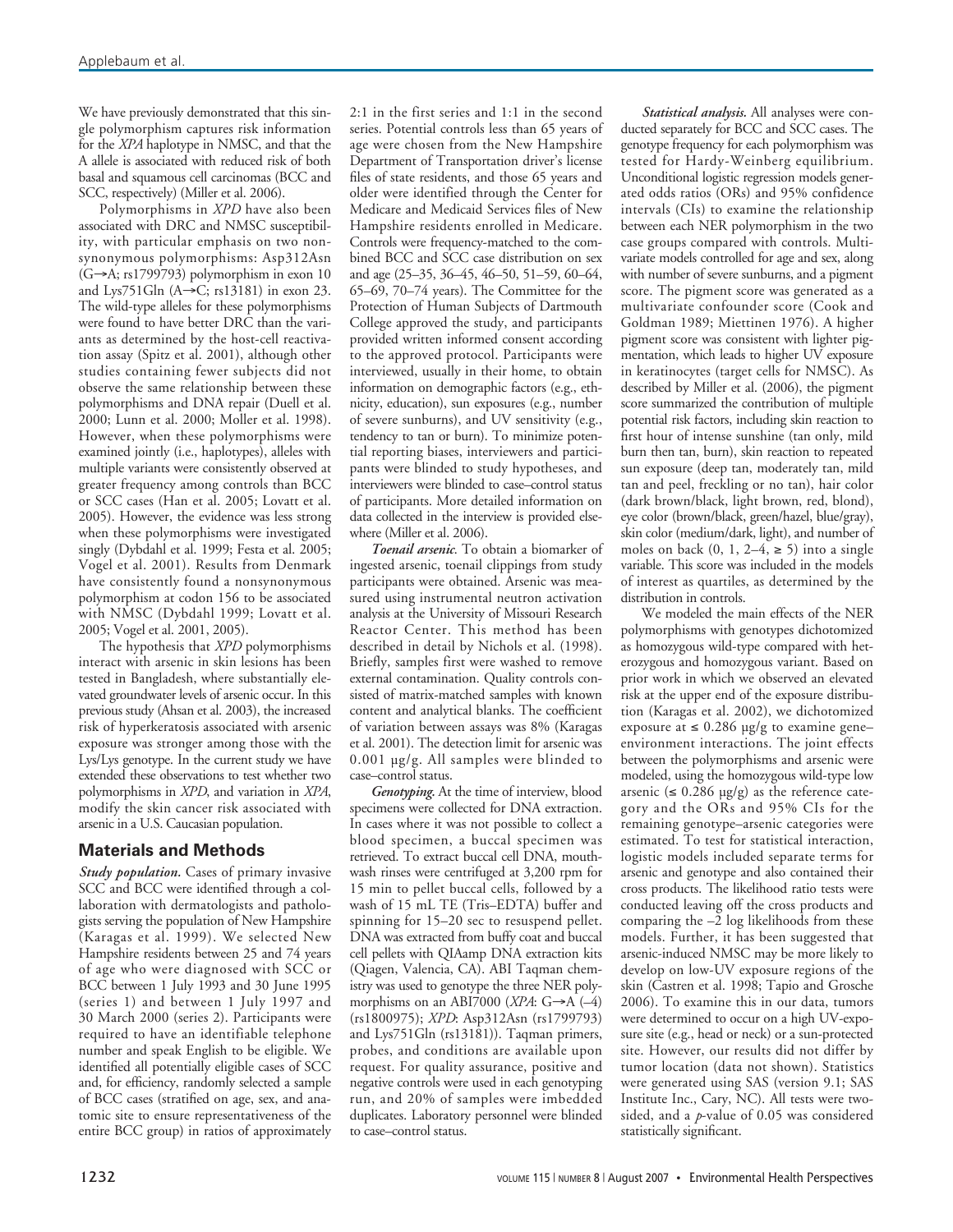A total of 1,181 BCC, 833 SCC, and 1,066 controls participated in the study (participation in series 1: 82% of cases and 69% of controls; participation in series 2: 81% of cases and 76% of controls). Subjects provided DNA samples from blood and/or buccal specimens (86% of series 1 and 85% of series 2 subjects). Ninety-eight percent of subjects provided toenail samples. Because the etiology for NMSC may vary by race and because of the low numbers of non-Caucasians identified, we restricted this analysis to Caucasians. Only Caucasians with both genotyping and toenail arsenic data available were included in this analysis (780 controls, 880 BCC, and 666 SCC).

#### **Results**

The majority of BCC and SCC cases were male and overall were approximately 60 years of age. After adjusting for age and sex, the number of severe sunburns was significantly higher among both BCC ( $p < 0.01$ ) and SCC  $(p < 0.01)$  cases than controls, and pigment score also was higher among NMSC case groups than controls (BCC, *p* < 0.01; SCC,  $p < 0.01$ ) (Table 1). There were no meaningful differences in the distribution of these characteristics for subjects who provided DNA and toenail specimens compared with those who did not (data not shown).

For all three polymorphisms, the distribution of the genotypes in controls was in Hardy-Weinberg equilibrium. The main effect models for NER genotypes are presented in Table 2. In the *XPA* A23G polymorphism model, BCC and SCC cases were less likely than controls to carry one or two copies of the variant A allele (BCC: OR = 0.8, 95% CI, 0.7–1.0; SCC:  $OR = 0.8, 95\% \text{ CI}, 0.7–1.0$ , and these differences were of borderline significance, as described previously (Miller et al. 2006). Similarly, for the Asp312Asn polymorphism in *XPD*, genotypes containing the variant allele were less frequent in both case groups, and this was of borderline significance (BCC: OR = 0.8, 95% CI, 0.7–1.0; SCC: OR = 0.8, 95% CI, 0.6–1.0). However, the Lys751Gln in this same gene suggested no association with either BCC or SCC (BCC: OR = 0.9, 95% CI,  $0.7-1.1$ ; SCC: OR = 0.9, 95% CI, 0.7-1.1).

Estimates of the joint effects of genotypes and arsenic are provided in Table 3. For *XPA*, subjects with homozygous wild-type genotypes and high arsenic  $(> 0.286 \text{ µg/g})$  had an elevated risk for BCC compared with the homozygous wild-type with lower arsenic (*XPA*: OR = 1.8; 95% CI, 0.9–3.7), although the test for interaction was not statistically significant ( $p = 0.24$ ). The test for interaction suggested that the two polymorphisms in *XPD* were the stronger modifiers of the association between arsenic and NMSC; the Asp312Asn polymorphism–arsenic interaction was of borderline significance for SCC (*p* = 0.08), and the Lys751Gln polymorphism–arsenic interaction was statistically significant for SCC  $(p =$ 0.03). For these two polymorphisms, the risk of SCC was stronger among carriers of the variant with high arsenic compared with the homozygous wild-type with high arsenic.

We examined the degree of linkage disequilibrium between these *XPD* polymorphisms among controls and found Asp312Asn and Lys751Gln did co-segregate (*D´* = 0.68). Therefore, we generated logistic models to examine how combinations of alleles at these polymorphisms influenced the risk of NMSC

**Table 1.** Selected characteristics of basal cell carcinoma ( $n = 880$ ) and squamous cell carcinoma ( $n = 666$ ) cases and controls ( $n = 780$ ) on whom toenail arsenic and genotype data were available.

| Characteristic               | Controls $[n(\%)]$ | BCC $[n(\%)]$   | $SCC[n(\%)]$ |
|------------------------------|--------------------|-----------------|--------------|
| Sex                          |                    |                 |              |
| Male                         | 478 (61.3)         | 498 (56.6)      | 423 (63.5)   |
| Female                       | 302 (38.7)         | 382 (43.4)      | 243 (36.5)   |
| Mean age (years $\pm$ SD)    | $61.2 \pm 10.5$    | $58.8 \pm 11.1$ | $64.1 + 8.7$ |
| Severe sunburns <sup>a</sup> |                    |                 |              |
| $0 - 2$                      | 471 (61.3)         | 402 (46.2)      | 311(47.4)    |
| $\geq$ 3                     | 297 (38.7)         | 469 (53.8)      | 345(52.6)    |
| Pigment score $b,c$          |                    |                 |              |
| Quartile 1                   | 195 (25.0)         | 83(9.4)         | 66(9.9)      |
| Quartile 2                   | 197 (25.3)         | 173 (19.7)      | 114(17.1)    |
| Quartile 3                   | 198 (25.4)         | 244 (27.7)      | 179 (26.9)   |
| Quartile 4                   | 190 (24.4)         | 380 (43.2)      | 307(46.1)    |

**<sup>a</sup>**Missing sunburn information: 12 controls, 9 BCC, 10 SCC. **<sup>b</sup>**Pigment score was generated using a multivariate confounder score and combined data on the following pigment factors: skin reaction to first hour of intense sunshine; skin reaction to repeated sun exposure, hair color, eye color, skin color, and number of moles on back; higher pigment score represented lower pigmentation and melanin production. <sup>e</sup>The distribution of pigment score in controls represents the average for the pigment score in controls as generated separately for BCC and SCC.

| Table 2. Association between nucleotide excision repair polymorphisms and NMSC. |  |  |  |
|---------------------------------------------------------------------------------|--|--|--|
|                                                                                 |  |  |  |

| Gene, polymorphism     | Controls $[n(\%)]$ | $BCC[n(\%)]$ | OR (95% CI) <sup>a</sup> | $SCC[n(\%)]$ | OR (95% CI) <sup>a</sup> |
|------------------------|--------------------|--------------|--------------------------|--------------|--------------------------|
| XPA, A23G              | $n = 773$          | $n = 868$    |                          | $n = 662$    |                          |
| GG                     | 347 (44.9)         | 428 (49.3)   | Referent                 | 322 (48.6)   | Referent                 |
| AG, AA                 | 426 (55.1)         | 440 (50.7)   | $0.8(0.7-1.0)$           | 340 (51.4)   | $0.8(0.7-1.0)$           |
| A allele frequency (%) | 34.1               | 30.8         |                          | 31.1         |                          |
| XPD, Asp312Asn         | $n = 728$          | $n = 782$    |                          | $n = 631$    |                          |
| Asp/Asp                | 301(41.4)          | 347 (44.4)   | Referent                 | 286 (45.3)   | Referent                 |
| Asp/Asn, Asn/Asn       | 427 (58.7)         | 435 (55.6)   | $0.8(0.7-1.0)$           | 345 (54.7)   | $0.8(0.6 - 1.0)$         |
| Asn frequency (%)      | 35.1               | 33.8         |                          | 32.9         |                          |
| XPD, Lys751GIn         | $n = 753$          | $n = 854$    |                          | $n = 644$    |                          |
| Lys/Lys                | 322 (42.8)         | 395 (46.3)   | Referent                 | 289 (44.9)   | Referent                 |
| Lys/Gln, Gln/Gln       | 431 (57.2)         | 459 (53.8)   | $0.9(0.7-1.1)$           | 355(55.1)    | $0.9(0.7-1.1)$           |
| GIn frequency (%)      | 34.8               | 33.3         |                          | 33.4         |                          |

**<sup>a</sup>**Odds ratios controlled for age, sex, severe sunburns, and pigmentation.

|               |  | Table 3. Joint effects of toenail arsenic measurements and nucleotide excision repair polymorphisms on |  |  |  |
|---------------|--|--------------------------------------------------------------------------------------------------------|--|--|--|
| risk of NMSC. |  |                                                                                                        |  |  |  |

| Gene, polymorphism                      | Toenail arsenic<br>$(\mu g/g)$ | Controls<br>$[n(\%)]$ | <b>BCC</b><br>$[n(\%)]$ | OR (95% CI) <sup>a</sup>           | <b>SCC</b><br>$[n(\%)]$ | OR (95% CI) <sup>a</sup>             |
|-----------------------------------------|--------------------------------|-----------------------|-------------------------|------------------------------------|-------------------------|--------------------------------------|
| XPA, A23G                               |                                | $n = 773$             | $n = 868$               |                                    | $n = 662$               |                                      |
| GG                                      | $\leq 0.286$<br>>0.286         | 334 (43.2)<br>13(1.7) | 399 (46.0)<br>29(3.3)   | Referent<br>$1.8(0.9 - 3.7)$       | 309(46.7)<br>13(2.0)    | Referent<br>$1.1(0.5 - 2.6)$         |
| AG, AA                                  | ≤ 0.286<br>> 0.286             | 401 (51.9)<br>25(3.2) | 413 (47.6)<br>27(3.1)   | $0.8(0.7-1.0)$<br>$0.9(0.5 - 1.6)$ | 323 (48.8)<br>17(2.6)   | $0.8(0.7-1.1)$<br>$0.8(0.4-1.6)$     |
| $p$ -Value for interaction <sup>b</sup> |                                |                       |                         | 0.24                               |                         | 0.79                                 |
| XPD, Asp312Asn                          |                                | $n = 728$             | $n = 782$               |                                    | $n = 631$               |                                      |
| Asp/Asp                                 | ≤ 0.286<br>>0.286              | 282 (38.7)<br>19(2.6) | 320 (40.9)<br>27(3.4)   | Referent<br>$1.3(0.7 - 2.4)$       | 276 (43.7)<br>10(1.6)   | Referent<br>$0.6(0.3-1.3)$           |
| Asp/Asn, Asn/Asn                        | $\leq 0.286$<br>>0.286         | 409 (56.2)<br>18(2.5) | 411 (52.6)<br>24(3.1)   | $0.8(0.7-1.0)$<br>$1.2(0.6 - 2.2)$ | 326 (51.7)<br>19(3.0)   | $0.8(0.6 - 1.0)$<br>$1.2(0.6 - 2.4)$ |
| $p$ -Value for interaction <sup>b</sup> |                                |                       |                         | 0.82                               |                         | 0.08                                 |
| XPD, Lys751GIn                          |                                | $n = 753$             | $n = 854$               |                                    | $n = 644$               |                                      |
| Lys/Lys                                 | $\leq 0.286$<br>>0.286         | 303 (40.2)<br>19(2.5) | 368 (43.1)<br>27(3.2)   | Referent<br>$1.2(0.6 - 2.2)$       | 280 (43.5)<br>9(1.4)    | Referent<br>$0.6(0.2 - 1.3)$         |
| Lys/Gln, Gln/Gln                        | $\leq 0.286$<br>>0.286         | 416 (55.3)<br>15(2.0) | 431 (50.5)<br>28(3.3)   | $0.8(0.7-1.0)$<br>$1.6(0.8 - 3.2)$ | 336 (52.2)<br>19(2.9)   | $0.8(0.6 - 1.0)$<br>$1.6(0.8 - 3.4)$ |
| p-Value for interaction <sup>b</sup>    |                                |                       |                         | 0.31                               |                         | 0.03                                 |

**a**Odds ratios controlled for age, sex, severe sunburns, and pigmentation. **<sup>b</sup>**From test of interaction with 1 df.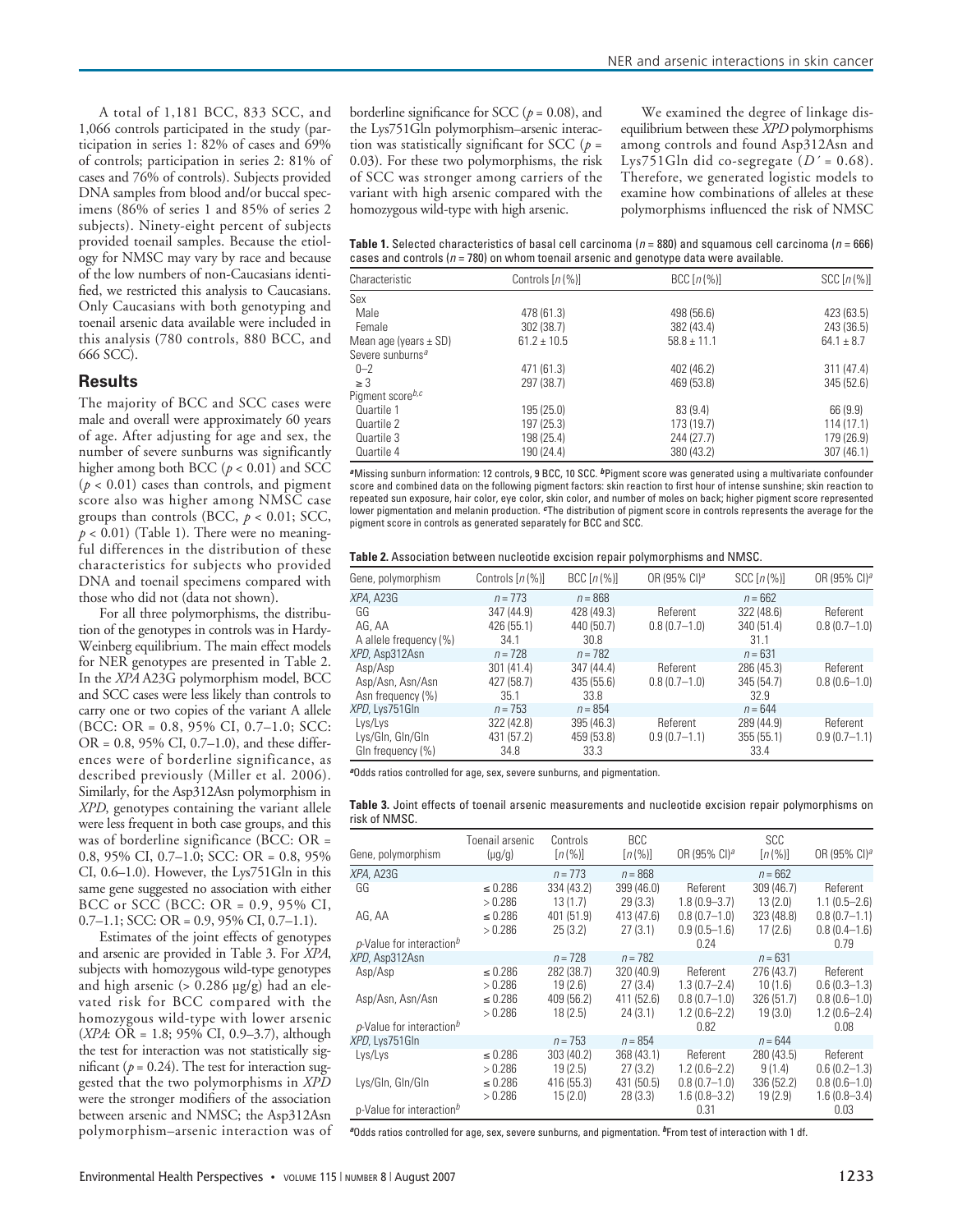(Table 4). The lower frequency of the variant alleles among the BCC and SCC cases relative to contols reported earlier for each polymorphism, only existed when there was at least one variant allele at both codons 312 and 751 (BCC: OR = 0.8, 95% CI, 0.6–1.0; SCC: OR = 0.8, 95% CI, 0.6–1.0). Examining gene–environment interaction with the combined *XPD* genotype revealed a borderline significant interaction for SCC (Table 5, *p* for interaction = 0.07, 3 df). Among subjects with one or more variants at both of the *XPD* polymorphisms, there was a 2-fold risk of SCC (OR = 2.2; 95% CI, 1.0–5.0) or those with high arsenic (> 0.286 µg/g) relative to those with lower arsenic.

## **Discussion**

Previous analyses of this population have found arsenic was a potential risk factor for NMSC in the United States (Karagas et al. 2001, 2002), and the current analysis suggests that the relationship between arsenic and NMSC may be modified by NER polymorphisms. Having at least one variant at both *XPD* polymorphisms was observed less frequently in both BCC and SCC cases than in controls. Among these carriers of variants at multiloci, subjects with toenail arsenic > 0.286 µg/g had twice the risk of SCC compared with those with lowest arsenic exposure. The results from the *XPA* analysis suggested that an elevated risk of BCC from exposure to high arsenic may occur in subjects homozygous wild-type for the A23G polymorphism.

Previous studies have examined the *XPD* codon 751 polymorphism in relation to benign keratoses. In a study of residents of Bangladesh, Ahsan et al. (2003) examined the relationship between urinary arsenic, *XPD* Lys751Gln, and risk of hyperkeratosis, a

potential precursor lesion for NMSC. The investigators found a statistically significant trend for increased arsenic-associated hyperkeratosis among those with the Lys/Lys genotype and a weaker dose response for subjects with one or two copies of the *XPD* codon 751 variant allele. In West Bengal India, investigators reported suboptimal DNA repair (as measured by frequency of chromosomal aberrations and aberrant cells) among arsenicexposed subjects with the Lys/Lys genotype compared with those with one or more variant alleles (Banerjee et al. 2007). Those with the Lys/Lys genotype also were at greater risk of hyperkeratosis. However, there are several key differences between the studies in Asia and ours from the United States. First, the minor allele frequency was higher in Bangladesh (50%) and India (40%) than in U.S. Caucasians (30%) (Ahsan et al. 2003; Banerjee et al. 2007; Shen et al. 1998; Spitz et al. 2001). Pigmentary differences influence the amount of UV radiation exposure that reaches keratinocytes, which may alter the nature of the arsenic–gene interaction. In addition, the differences in arsenic dose may underlie the population differences in gene–environment interaction, as studies have shown that the reaction of cells to arsenic exposure differs by dose (Andrew et al. 2006; Barchowsky et al. 1999; Del Razo et al. 2001). These differences in dose are dramatic; arsenic in drinking water in Bangladesh ranges from 10 to 2,040 µg/L (Tondel et al. 1999), whereas in New Hampshire the range is considerably lower (0.01–180 µg/L among controls) (Karagas et al. 1998). Finally, although hyperkeratosis may be a precursor lesion for some types of keratinocyte malignancies, in particular SCC, it is not a malignant end point. Our study included incident,

histologically confirmed invasive squamous cell carcinomas.

There are a number of ways that arsenic may interfere with the NER pathway and removal of DNA lesions, such as pyrimidine dimers and 6,4-photoproducts from UV radiation (Danaee et al. 2004; Hartwig 1998, 1997; Lee-Chen et al. 1992; Rossman 2003). First, NER proteins have zinc fingers, where zinc is surrounded by four cysteine and/or histidine residues containing sulfhydryl groups (Mackay and Crossley 1998). Arsenic has a high affinity for sulfhydryl groups, which would allow arsenic to bind to the repair proteins. Consequently, this would inhibit the ability of NER proteins to repair DNA damage, and as a result, increase the risk of cancer. The 312 and 751 polymorphisms in *XPD* alter the acidity of the amino acids on the protein. If these nonsynonymous polymorphisms change protein structure, this could influence arsenic–protein binding, which may explain the mechanism of *XPD* polymorphism effect modification.

Another hypothesis involves the expression of NER genes. Arsenic has been demonstrated to reduce the expression of NER genes, including the incision proteins ERCC1 and XPF (Andrew et al. 2003). This reduced expression could decrease DRC, a phenotype which has been linked to cancer susceptibility, including skin cancer (Brockmoller et al. 2000; Wei et al. 1994). The polymorphisms we studied in *XPA* and *XPD* have already been linked to influencing DRC (Hemminki et al. 2001; Qiao et al. 2002a; Spitz et al. 2001; Wu et al. 2003). If arsenic influenced gene expression levels and therefore DRC, the polymorphisms may further amplify the association between arsenic and NMSC.

We observed that, among those not exposed to high arsenic, subjects with genotypes containing the variant allele were at reduced risk for NMSC. This is consistent with other studies of NMSC and polymorphisms in DNA repair genes (Han et al. 2005, 2004; Marin et al. 2004; Nelson et al. 2005; Popanda et al. 2004; Sanyal et al. 2004; Shen et al. 2001). Keratinocytes are thought to have a greater apoptotic response to DNA damage than other cell types (Bowen et al. 2003). As a result, keratinocytes containing the variant allele, which

**Table 4.** Combination of *XPD* polymorphisms Asp312Asn and Lys751Gln and risk of NMSC in BCC (n = 771), and SCC ( $n = 617$ ), and controls ( $n = 710$ ).

| <i>XPD</i> 312   | <i>XPD</i> 751   | Controls<br>$[n(\%)]$ | BCC<br>[n(%)] | OR (95% CI) <sup>a</sup> | <b>SCC</b><br>$[n(\%)]$ | OR (95% CI) <sup>a</sup> |
|------------------|------------------|-----------------------|---------------|--------------------------|-------------------------|--------------------------|
| Asp/Asp          | Lys/Lys          | 236 (33.2)            | 271 (35.2)    | Referent                 | 221 (35.8)              | Referent                 |
|                  | Lys/Gln, Gln/Gln | 60(8.5)               | 72 (9.3)      | $1.0(0.7-1.6)$           | 60(9.7)                 | $1.1(0.7-1.6)$           |
| Asp/Asn, Asn/Asn | Lys/Lys          | 55(7.8)               | 79 (10.3)     | $1.1(0.7-1.7)$           | 53(8.6)                 | $1.0(0.6-1.6)$           |
|                  | Lys/Gln, Gln/Gln | 359 (50.6)            | 349 (45.3)    | $0.8(0.6-1.0)$           | 283 (45.9)              | $0.8(0.6-1.0)$           |

**<sup>a</sup>**Odds ratios controlled for age, sex, severe sunburns, and pigmentation.

|  | <b>Table 5.</b> <i>XPD</i> polymorphisms Asp312Asn and Lys751Gln, toenail arsenic, and risk of NMSC in BCC (n = 771), SCC (n = 617), and controls (n = 710). |
|--|--------------------------------------------------------------------------------------------------------------------------------------------------------------|
|--|--------------------------------------------------------------------------------------------------------------------------------------------------------------|

| Toenail arsenic (µq/q)                  | <i>XPD</i> 312   | <b>XPD 751</b>   | Controls $[n \, (%)]$ | BCC $[n(\%)]$ | OR (95% CI) <sup>a</sup> | $SCC[n(\%)]$ | OR (95% CI) <sup>a</sup> |
|-----------------------------------------|------------------|------------------|-----------------------|---------------|--------------------------|--------------|--------------------------|
| $\leq 0.286$                            | Asp/Asp          | Lys/Lys          | 219(30.9)             | 249 (32.3)    | Referent                 | 214(34.7)    | Referent                 |
|                                         |                  | Lys/Gln, Gln/Gln | 58 (8.2)              | 67 (8.7)      | $1.0(0.7-1.5)$           | 57 (9.2)     | $1.0(0.6 - 1.5)$         |
|                                         | Asp/Asn, Asn/Asn | Lys/Lys          | 53(7.5)               | 77 (10.0)     | $1.1(0.7-1.7)$           | 52(8.4)      | $1.0(0.6-1.5)$           |
|                                         |                  | Lys/Gln, Gln/Gln | 347 (48.9)            | 328 (42.5)    | $0.8(0.6 - 1.0)$         | 267 (43.3)   | $0.7(0.6 - 0.9)$         |
| >0.286                                  | Asp/Asp          | Lys/Lys          | 17(2.4)               | 22(2.9)       | $1.1(0.6 - 2.2)$         | 7(1.1)       | $0.5(0.2 - 1.2)$         |
|                                         |                  | Lys/Gln, Gln/Gln | 2(0.3)                | 5(0.7)        | $2.6(0.5 - 14.7)$        | 3(0.5)       | $1.4(0.2 - 8.9)$         |
|                                         | Asp/Asn, Asn/Asn | Lys/Lys          | 2(0.3)                | 2(0.)         | $1.1(0.1 - 7.7)$         | 1(0.2)       | $0.4(0.03 - 6.2)$        |
|                                         |                  | Lys/Gln, Gln/Gln | 12(1.7)               | 21(2.7)       | $1.6(0.7 - 3.4)$         | 16(2.6)      | $1.7(0.7 - 3.8)$         |
| $p$ -Value for interaction <sup>b</sup> |                  |                  |                       |               | 0.61                     |              | 0.07                     |

**<sup>a</sup>**Odds ratios controlled for age, sex, severe sunburns, and pigmentation. **<sup>b</sup>**From test for interaction (3 df) between arsenic and the combined XPD polymorphisms at codons 312 and 751.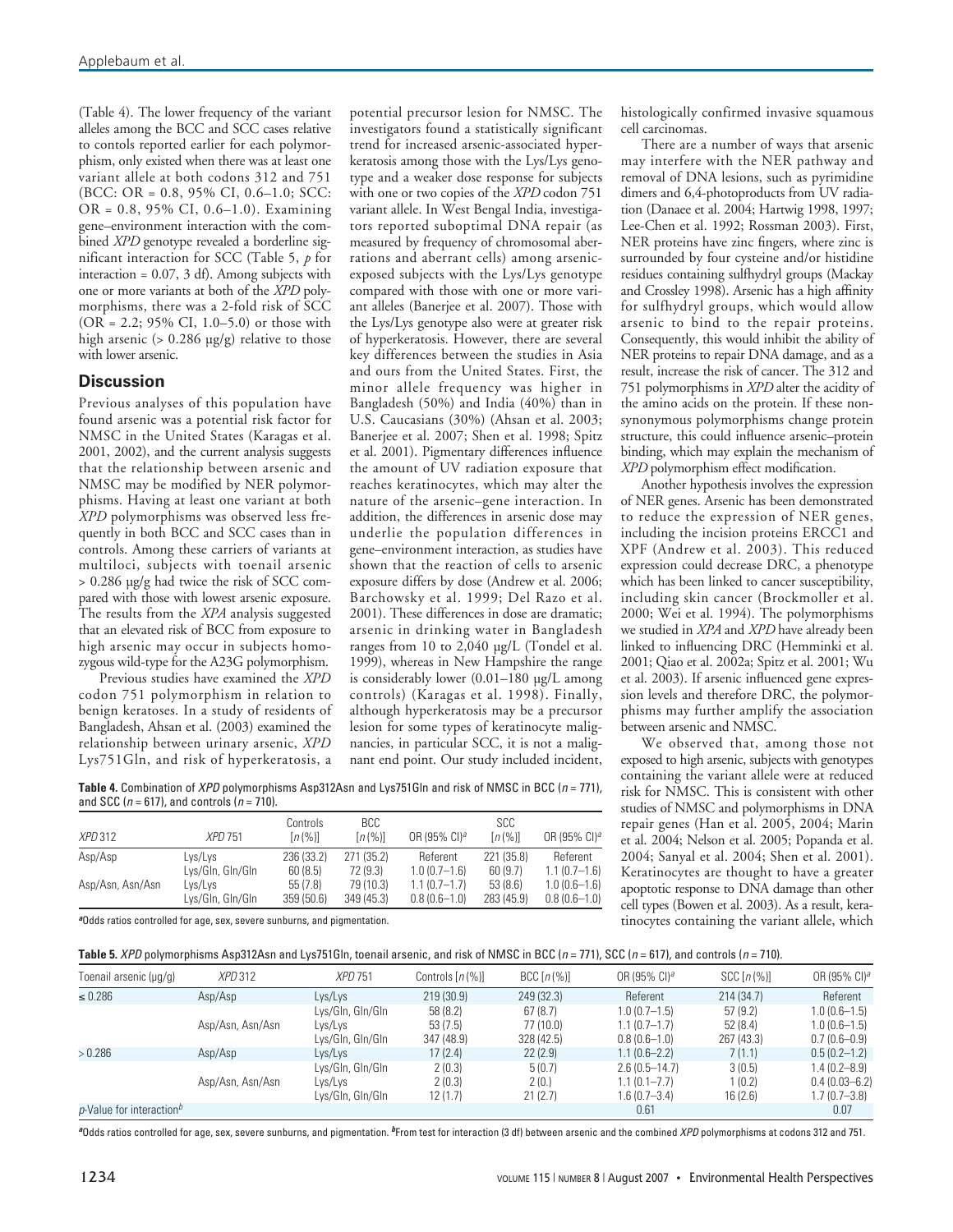may have suboptimal DNA repair compared with the wild-type (described earlier), are more likely to undergo apoptosis due to insufficient repair of DNA damage, which can reduce the risk of NMSC (Nelson et al. 2002). However, when subjects are exposed to higher concentrations of arsenic, there may be interference with cell machinery that influences DNA damage burden and the apoptotic threshold. As a result, cells with the variant allele may have more DNA damage that is not repaired and be unable to undergo apoptosis, resulting in an increased risk of NMSC.

We chose to examine the relationship between arsenic, NER, and NMSC with these particular polymorphisms because previous studies found that they influenced susceptibility to various cancers. However, there are many other polymorphisms in *XPA* and *XPD*, which raises the question of whether other polymorphisms could influence these associations and should be analyzed simultaneously. For *XPA*, we previously conducted a haplotype analysis, accounting for coding throughout the gene (Miller et al. 2006). These results suggested that the association with NMSC susceptibility was captured by the A23G polymorphism and that haplotypes accounting for variation across *XPA* did not contribute more information. Therefore, we focused on the A23G polymorphism for this gene. For *XPD*, we chose to focus on two nonsynonous polymorphisms. We observed that the 312 and 751 polymorphisms in *XPD* were in linkage disequilibrium, which has been reported by other investigators (Butkiewicz et al. 2001; Caggana et al. 2001; Han et al. 2005; Hou et al. 2002; Qiao et al. 2002b; Spitz et al. 2001; Vogel et al. 2001). In addition, the combined genotype data for the two polymorphisms suggested that having coding changes at both loci together influenced risk of NMSC more than just one coding change. Therefore, our results suggest that these polymorphisms should be considered together and may identify individuals who are more susceptible to the carcinogenicity of arsenic. At this point we do not know how additional coding variation in *XPD* would influence this finding.

By using toenail measurements of arsenic, we have a measure of arsenic intake through all routes of exposure. A limitation of this measure is that it reflects exposure at one point in time. As previously reported, this New Hampshire population was relatively stable, with over half of subjects using the same water system for at least 15 years (Karagas et al. 2001). In our study population, arsenic in toenails measured 3–5 years apart were correlated (Karagas et al. 2001), and in the Nurses' Health Study measurements 6 years apart were correlated (Garland et al. 1993). In addition, because our arsenic measurements were blinded to case status,

exposure misclassification would result in attenuated estimates.

Our findings provide additional support for the co-carcinogenic action of arsenic via the NER pathway. Additional work is needed to further define the biologic mechanism underlying the interaction, as well as confirm these results in a second population. We chose to focus on a particular mechanism of arsenic co-carcinogenicity with UV radiation in order to identify individuals who may be most susceptible to the effects of arsenic. More research is needed to determine how chronic exposure to low concentrations of arsenic in groundwater as experienced in the United States contributes to the risk of NMSC.

#### **REFERENCES**

- Ahsan H, Chen Y, Wang C, Slavkovich V, Graziano JH, Santella RM. 2003. DNA repair gene XPD and susceptibility to arsenic-induced hyperkeratosis. Toxicol Lett 143:123–131.
- Andrew AS, Burgess JL, Meza MM, Demidenko E, Waugh MG, Hamilton JW, et al. 2006. Arsenic exposure is associated with decreased DNA repair *in vitro* and in individuals exposed to drinking water arsenic. Environ Health Perspect 114:1193–1198.
- Andrew AS, Karagas MR, Hamilton JW. 2003. Decreased DNA repair gene expression among individuals exposed to arsenic in United States drinking water. Int J Cancer 104:263–268.
- Banerjee M, Sarkar J, Das JK, Mukherjee A, Sarkar AK, Mondal L, et al. 2007. Polymorphism in the ERCC2 codon 751 is associated with arsenic-induced premalignant hyperkeratosis and significant chromosome aberrations. Carcinogenesis 28:672–676.
- Barchowsky A, Roussel RR, Klei LR, James PE, Ganju N, Smith KR, et al. 1999. Low levels of arsenic trioxide stimulate proliferative signals in primary vascular cells without activating stress effector pathways. Toxicol Appl Pharmacol 159:65–75.
- Bergoglio RM. 1964. Cancer Mortality in Zones of Arsenical Waters of the Province of Cordoba, Argentine Republic. Contribution to the Regional Pathology of Cancer. Prensa Med Argent 51:994–998.
- Berwick M, Vineis P. 2000. Markers of DNA repair and susceptibility to cancer in humans: an epidemiologic review. J Natl Cancer Inst 92:874–897.
- Bowen AR, Hanks AN, Allen SM, Alexander A, Diedrich MJ, Grossman D. 2003. Apoptosis regulators and responses in human melanocytic and keratinocytic cells. J Invest Dermatol 120:48–55.
- Brockmoller J, Cascorbi I, Henning S, Meisel C, Roots I. 2000. Molecular genetics of cancer susceptibility. Pharmacology 61:212–227.
- Butkiewicz D, Popanda O, Risch A, Edler L, Dienemann H, Schulz V, et al. 2004. Association between the risk for lung adenocarcinoma and a (-4) G-to-A polymorphism in the XPA gene. Cancer Epidemiol Biomarkers Prev 13:2242–2246.
- Butkiewicz D, Rusin M, Enewold L, Shields PG, Chorazy M, Harris CC. 2001. Genetic polymorphisms in DNA repair genes and risk of lung cancer. Carcinogenesis 22:593–597.
- Caggana M, Kilgallen J, Conroy JM, Wiencke JK, Kelsey KT, Miike R, et al. 2001. Associations between ERCC2 polymorphisms and gliomas. Cancer Epidemiol Biomarkers Prev 10:355–360.
- Castren K, Ranki A, Welsh JA, Vahakangas KH. 1998. Infrequent p53 mutations in arsenic-related skin lesions. Oncol Res 10:475–482.
- Cebrian ME, Albores A, Aguilar M, Blakely E. 1983. Chronic arsenic poisoning in the north of Mexico. Hum Toxicol 2:121–133.
- Chen CJ, Chuang YC, Lin TM, Wu HY. 1985. Malignant neoplasms among residents of a blackfoot disease-endemic area in Taiwan: high-arsenic artesian well water and cancers. Cancer Res 45:5895–5899.
- Cook EF, Goldman L. 1989. Performance of tests of significance based on stratification by a multivariate confounder score or by a propensity score. J Clin Epidemiol 42:317–324.
- Danaee H, Nelson HH, Liber H, Little JB, Kelsey KT. 2004. Low

dose exposure to sodium arsenite synergistically interacts with UV radiation to induce mutations and alter DNA repair in human cells. Mutagenesis 19:143–148.

- Del Razo LM, Quintanilla-Vega B, Brambila-Colombres E, Calderon-Aranda ES, Manno M, Albores A. 2001. Stress proteins induced by arsenic. Toxicol Appl Pharmacol 177:132–148.
- Duell EJ, Wiencke JK, Cheng TJ, Varkonyi A, Zuo ZF, Ashok TD, et al. 2000. Polymorphisms in the DNA repair genes XRCC1 and ERCC2 and biomarkers of DNA damage in human blood mononuclear cells. Carcinogenesis 21:965–971.
- Dybdahl M, Vogel U, Frentz G, Wallin H, Nexo BA. 1999. Polymorphisms in the DNA repair gene XPD: correlations with risk and age at onset of basal cell carcinoma. Cancer Epidemiol Biomark Preven 8:77–81.
- Festa F, Kumar R, Sanyal S, Unden B, Nordfors L, Lindholm B, et al. 2005. Basal cell carcinoma and variants in genes coding for immune response, DNA repair, folate and iron metabolism. Mutat Res 574:105–111.
- Garland M, Morris JS, Rosner BA, Stampfer MJ, Spate VL, Baskett CJ, et al. 1993. Toenail trace element levels as biomarkers: reproducibility over a 6-year period. Cancer Epidemiol Biomarkers Prev 2:493–497.
- Guo HR, Chiang HS, Hu H, Lipsitz SR, Monson RR. 1997. Arsenic in drinking water and incidence of urinary cancers. Epidemiology 8:545–550.
- Han J, Colditz GA, Liu JS, Hunter DJ. 2005. Genetic variation in XPD, sun exposure, and risk of skin cancer. Cancer Epidemiol Biomarkers Prev 14:1539–1544.
- Han J, Hankinson SE, Colditz GA, Hunter DJ. 2004. Genetic variation in XRCC1, sun exposure, and risk of skin cancer. Br J Cancer 91:1604–1609.
- Hartwig A. 1998. Carcinogenicity of metal compounds: possible role of DNA repair inhibition. Toxicol Lett 102–103:235–239.
- Hartwig A, Groblinghoff UD, Beyersmann D, Natarajan AT, Filon R, Mullenders LHF. 1997. Interaction of arsenic(III) with nucleotide excision repair in UV-irradiated human fibroblasts. Carcinogenesis 18:399–405.
- Hemminki K, Xu G, Angelini S, Snellman E, Jansen CT, Lambert B, et al. 2001. XPD exon 10 and 23 polymorphisms and DNA repair in human skin in situ. Carcinogenesis 22:1185–1188.
- Hou SM, Falt S, Angelini S, Yang K, Nyberg F, Lambert B, et al. 2002. The XPD variant alleles are associated with increased aromatic DNA adduct level and lung cancer risk. Carcinogenesis 23:599–603.
- Hsueh YM, Cheng GS, Wu MM, Yu HS, Kuo TL, Chen CJ. 1995. Multiple risk factors associated with arsenic-induced skin cancer: effects of chronic liver disease and malnutritional status. Br J Cancer 71:109–114.
- Hsueh YM, Chiou HY, Huang YL, Wu WL, Huang CC, Yang MH, et al. 1997. Serum beta-carotene level, arsenic methylation capability, and incidence of skin cancer. Cancer Epidemiol Biomarkers Prev 6:589–596.
- International Agency for Research on Cancer. 2004. Some Drinking-Water Disinfectants and Contaminants, including Arsenic Related Nitrosamines. IARC Monogr Eval Carcinog Risks Hum 84:1–512.
- Jackson R, Grainge JW. 1975. Arsenic and cancer. Can Med Assoc J 113:396–401.
- Karagas MR, Greenberg ER, Spencer SK, Stukel TA, Mott LA. 1999. Increase in incidence rates of basal cell and squamous cell skin cancer in New Hampshire, USA. New Hampshire Skin Cancer Study Group. Int J Cancer 81:555–559.
- Karagas MR, Stukel TA, Morris JS, Tosteson TD, Weiss JE, Spencer SK, et al. 2001. Skin cancer risk in relation to toenail arsenic concentrations in a US population-based case-control study. Am J Epidemiol 153:559–565.
- Karagas MR, Stukel TA, Tosteson TD. 2002. Assessment of cancer risk and environmental levels of arsenic in New Hampshire. Int J Hyg Environ Health 205:85–94.
- Karagas MR, Tosteson TD, Blum J, Morris JS, Baron JA, Klaue B. 1998. Design of an epidemiologic study of drinking water arsenic exposure and skin and bladder cancer risk in a U.S. population. Environ Health Perspect 104:1047–1050.
- Kozak M. 1987. At least six nucleotides preceding the AUG initiator codon enhance translation in mammalian cells. J Mol Biol 196:947–950.
- Kozak M. 1996. Interpreting cDNA sequences: some insights from studies on translation. Mamm Genome 7:563–574.
- Lee-Chen SF, Yu CT, Jan KY. 1992. Effect of arsenite on the DNA repair of UV-irradiated Chinese hamster ovary cells. Mutagenesis 7:51–55.
- Li JH, Rossman TG. 1989a. Inhibition of DNA ligase activity by